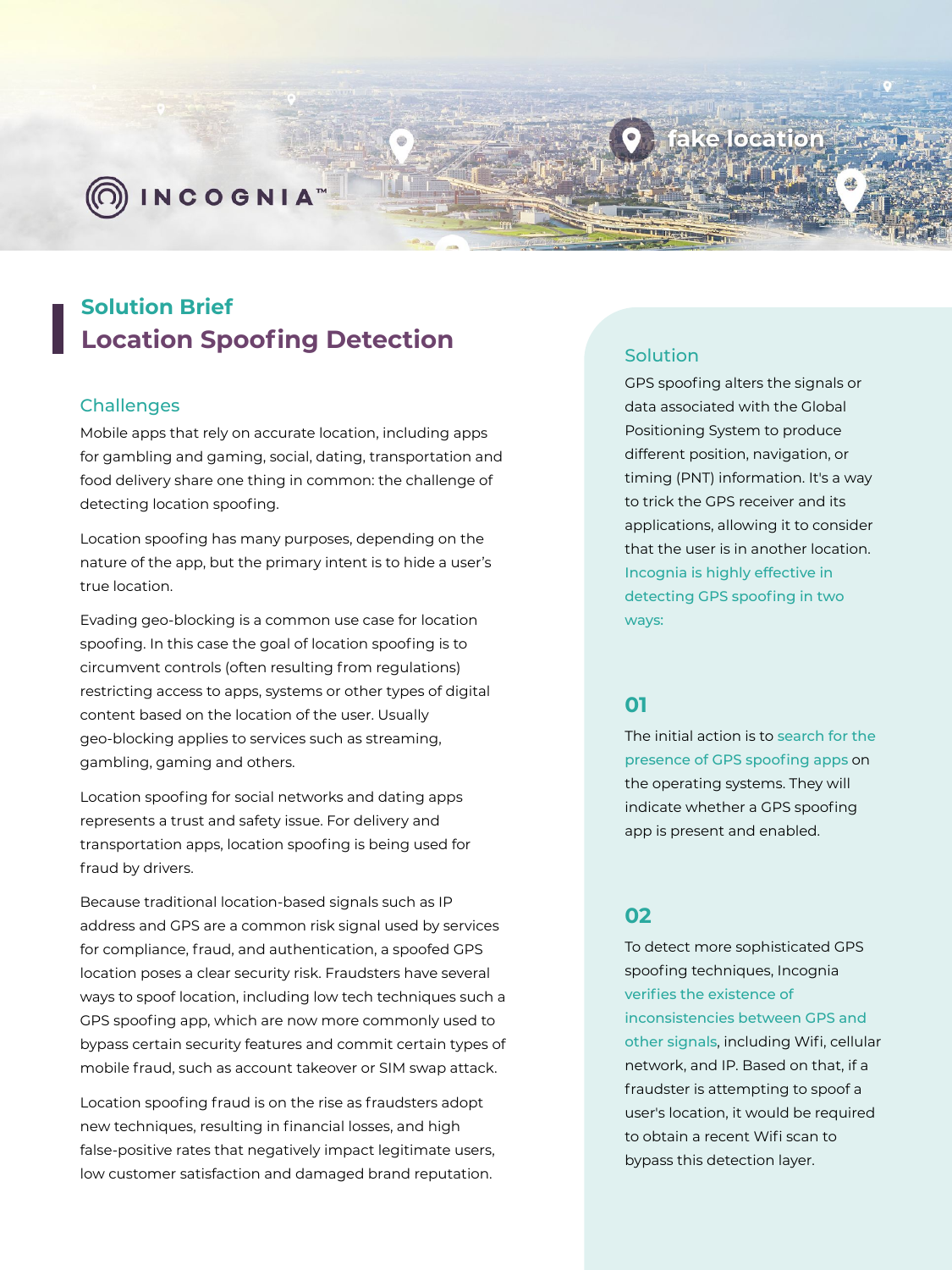The Incognia SDK collects anonymous location data from mobile devices through its proprietary location technology, using GPS, Wi-Fi, cellular, and Bluetooth sensors data, unlike fraud detection based on IP and GPS alone. Each user's location behavior pattern is unique and made up of frequently visited locations, classified as Trusted Locations. Whenever a user tries to log in or perform a sensitive transaction in the app from a new or existing device, Incognia provides a risk score and associated evidence through Incognia's API, based on the correlation of current and historical user location behavior and device intelligence data. Incognia maps and correlates the unique signature of GPS coordinates and available network signals of each location to create unique environments with high accuracy and precision to identify a location and detect location spoofing. It is efficient because the environments are very dynamic. The addition of a Wi-Fi router nearby changes the environment fingerprint and the conditions that were at first considered for that activity. In addition to requiring the most updated location fingerprint, Incognia also processes the sensor data, which makes it even harder to spoof the location signal.

In addition, Incognia maintains a watchlist of over 150 million devices previously associated with fraudulent activity, including devices accessing multiple accounts, emulator usage, and location spoofing. Incognia also performs several additional real-time device integrity checks at login or transaction events, such as looking for compromised software configuration, presence of VPNs, proxies, GPS spoofing apps, root/jailbreak, use of mobile emulators, and app installation from unofficial app stores.

# Key Benefits

### **Resistant to all location spoofing techniques** In addition to GPS spoofing, Incognia detects and informs in each risk assessment the usage of VPNs and Proxies, emulators, instrumentation tools and app tampering.

#### **Increased account security**

Reduce financial losses from location spoofing fraud, account takeovers and protect the complete user in-app journey, easily identifying bad actors and optimizing legitimate users' experience.

### **Zero friction authentication for trusted users**

Working silently in the background, Incognia requires no action from users, instead relying on their unique location behavior and device data.

### **Highly Effective**

- Highly resistant to location spoofing
- **• Low fraud rate:** Below 1 in 100,000,000
- **• Low false-positive rate:** Less than 0.001%.
- **• Low false-negative rate:** Less than 0.003%